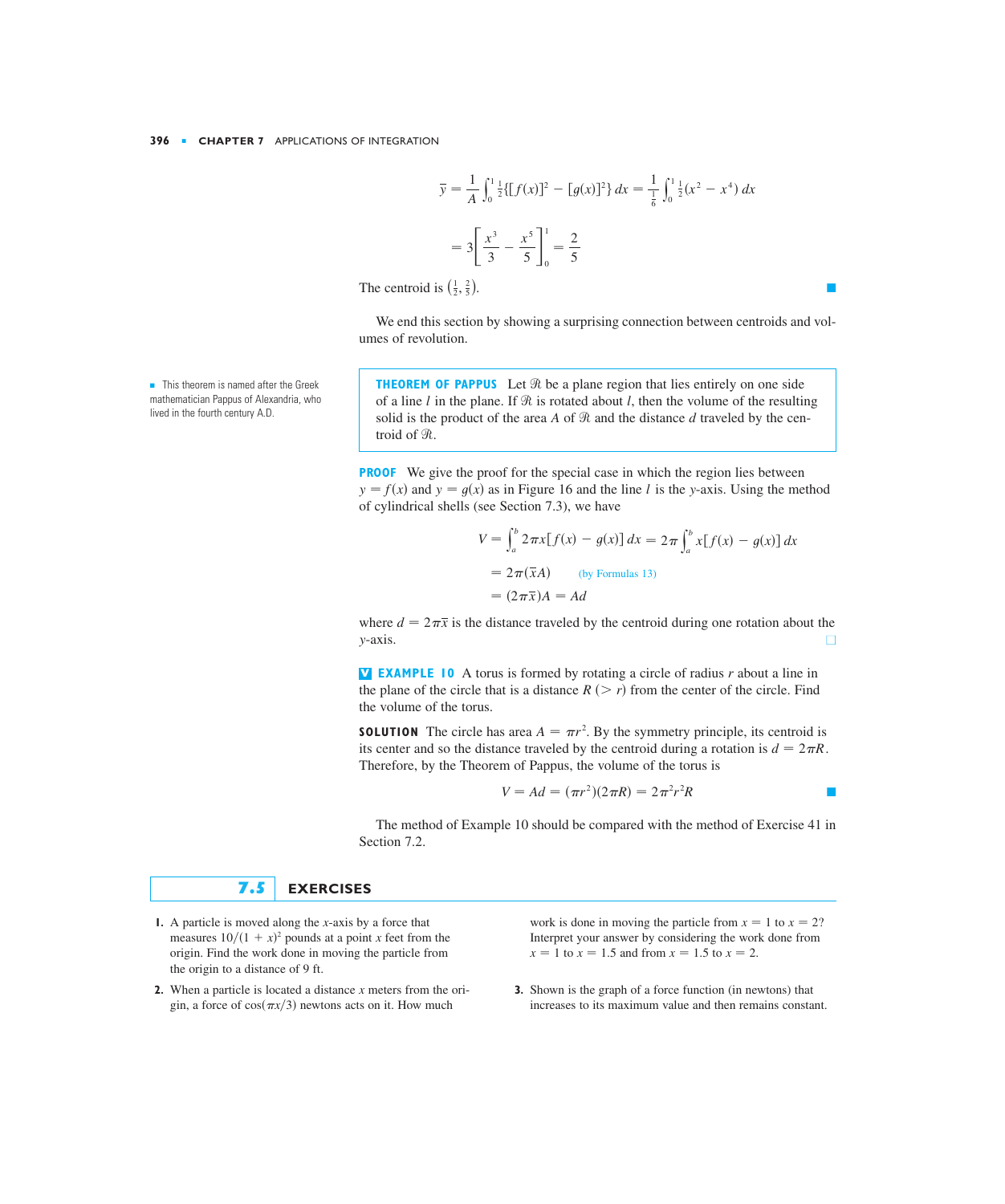How much work is done by the force in moving an object a distance of 8 m?



**4.** The table shows values of a force function  $f(x)$  where x is measured in meters and  $f(x)$  in newtons. Use Simpson's Rule to estimate the work done by the force in moving an object a distance of 18 m.

|  |  |  | $0 \mid 3 \mid 6 \mid 9 \mid 12 \mid 15 \mid 18$ |  |
|--|--|--|--------------------------------------------------|--|
|  |  |  |                                                  |  |

- A force of 10 lb is required to hold a spring stretched 4 in. **5.** beyond its natural length. How much work is done in stretching it from its natural length to 6 in. beyond its natural length?
- **6.** A spring has a natural length of 20 cm. If a 25-N force is required to keep it stretched to a length of 30 cm, how much work is required to stretch it from 20 cm to 25 cm?
- **7.** Suppose that 2 J of work is needed to stretch a spring from its natural length of 30 cm to a length of 42 cm.
	- (a) How much work is needed to stretch it from 35 cm to 40 cm?
	- (b) How far beyond its natural length will a force of 30 N keep the spring stretched?
- **8.** If 6 J of work is needed to stretch a spring from 10 cm to 12 cm and another 10 J is needed to stretch it from 12 cm to 14 cm, what is the natural length of the spring?

**9–16** ■ Show how to approximate the required work by a Riemann sum. Then express the work as an integral and evaluate it.

- **9.** A heavy rope, 50 ft long, weighs 0.5 lb/ft and hangs over the edge of a building 120 ft high.
	- (a) How much work is done in pulling the rope to the top of the building?
	- (b) How much work is done in pulling half the rope to the top of the building?
- **10.** A chain lying on the ground is 10 m long and its mass is 80 kg. How much work is required to raise one end of the chain to a height of 6 m?
- **11.** A cable that weighs 2 lb/ft is used to lift 800 lb of coal up a mine shaft 500 ft deep. Find the work done.
- **12.** A bucket that weighs 4 lb and a rope of negligible weight are used to draw water from a well that is 80 ft deep. The bucket is filled with 40 lb of water and is pulled up at a rate of 2 ft/s, but water leaks out of a hole in the bucket at a rate of  $0.2 \text{ lb/s}$ . Find the work done in pulling the bucket to the top of the well.
- A leaky 10-kg bucket is lifted from the ground to a height **13.** of 12 m at a constant speed with a rope that weighs  $0.8 \text{ kg/m}$ . Initially the bucket contains 36 kg of water, but the water leaks at a constant rate and finishes draining just as the bucket reaches the 12 m level. How much work is done?
- **14.** A 10-ft chain weighs 25 lb and hangs from a ceiling. Find the work done in lifting the lower end of the chain to the ceiling so that it's level with the upper end.
- An aquarium 2 m long, 1 m wide, and 1 m deep is full of **15.** water. Find the work needed to pump half of the water out of the aquarium. (Use the fact that the density of water is  $1000 \text{ kg/m}^3$ .)
- **16.** A circular swimming pool has a diameter of 24 ft, the sides are 5 ft high, and the depth of the water is 4 ft. How much work is required to pump all of the water out over the side? (Use the fact that water weighs  $62.5 \text{ lb/ft}^3$ .)
- ■■■■■■■■■■■■

## **17.** The tank shown is full of water.

(a) Find the work required to pump the water out of the spout.



- (b) Suppose that the pump breaks down after  $4.7 \times 10^5$  J of work has been done. What is the depth of the water remaining in the tank?
	- **18.** The hemispherical tank shown is full of water. Given that water weighs  $62.5 \text{ lb/ft}^3$ , find the work required to pump the water out of the tank.



**19.** When gas expands in a cylinder with radius r, the pressure at any given time is a function of the volume:  $P = P(V)$ . The force exerted by the gas on the piston (see the figure) is the product of the pressure and the area:  $F = \pi r^2 P$ . Show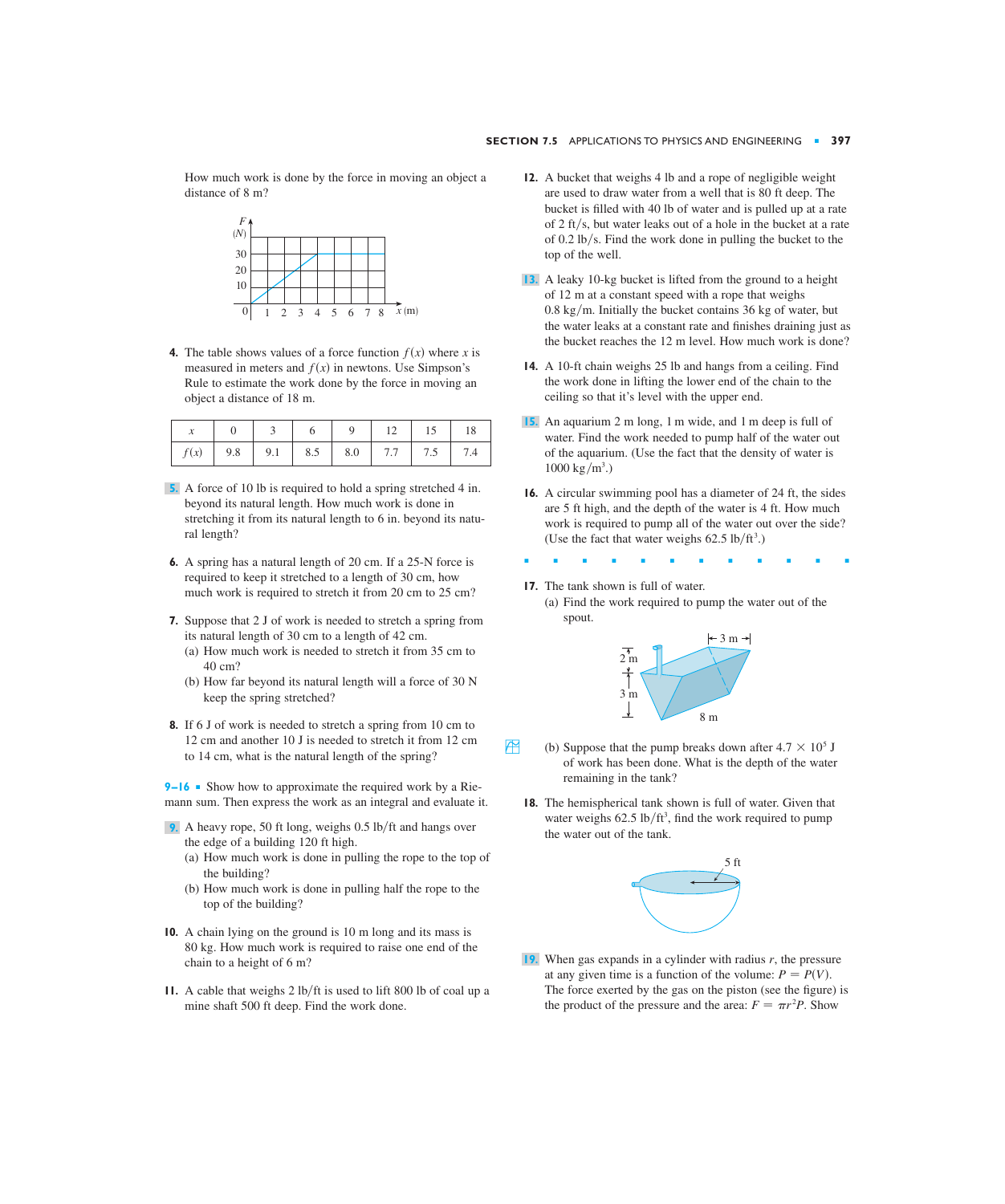that the work done by the gas when the volume expands **25. 25. 22. 12. 11. 12. 12. 12. 12. 12. 12. 12. 12. 12. 12. 12. 12. 12. 12. 12. 12. 12. 12. 12. 12. 12. 12. 12.** from volume  $V_1$  to volume  $V_2$  is



- **20.** In a steam engine the pressure  $P$  and volume  $V$  of steam satisfy the equation  $PV^{1.4} = k$ , where k is a constant. (This is true for adiabatic expansion, that is, expansion in which there is no heat transfer between the cylinder and its surroundings.) Use Exercise 19 to calculate the work done by the engine during a cycle when the steam starts at a pressure of 160 lb/in<sup>2</sup> and a volume of 100 in<sup>3</sup> and expands to a volume of  $800 \text{ in}^3$ .
- **21.** (a) Newton's Law of Gravitation states that two bodies with masses  $m_1$  and  $m_2$  attract each other with a force

$$
F = G \frac{m_1 m_2}{r^2}
$$

where  $r$  is the distance between the bodies and  $G$  is the gravitational constant. If one of the bodies is fixed, find the work needed to move the other from  $r = a$  to  $r = b$ .

- (b) Compute the work required to launch a 1000-kg satellite vertically to an orbit 1000 km high. You may assume that the Earth's mass is  $5.98 \times 10^{24}$  kg and is concentrated at its center. Take the radius of the Earth to be  $6.37 \times 10^6$  m and  $G = 6.67 \times 10^{-11} \,\mathrm{N} \cdot \mathrm{m}^2/\mathrm{kg}^2$ .
- **22.** (a) Use an improper integral and information from Exercise 21 to find the work needed to propel a 1000-kg satellite out of the Earth's gravitational field.
	- (b) Find the *escape velocity*  $v_0$  that is needed to propel a rocket of mass *m* out of the gravitational field of a planet with mass  $M$  and radius  $R$ . (Use the fact that the initial kinetic energy of  $\frac{1}{2}mv_0^2$  supplies the needed work.)

**23–26** ■ A vertical plate is submerged in water and has the indicated shape. Explain how to approximate the hydrostatic force against one side of the plate by a Riemann sum. Then express the force as an integral and evaluate it.





- **27.** A trough is filled with a liquid of density  $840 \text{ kg/m}^3$ . The ends of the trough are equilateral triangles with sides 8 m long and vertex at the bottom. Find the hydrostatic force on one end of the trough.
- **28.** A large tank is designed with ends in the shape of the region between the curves  $y = \frac{1}{2}x^2$  and  $y = 12$ , measured in feet. Find the hydrostatic force on one end of the tank if it is filled to a depth of 8 ft with gasoline. (Assume the gasoline's density is  $42.0$  lb/ft<sup>3</sup>.)
- **29.** A swimming pool is 20 ft wide and 40 ft long and its bottom is an inclined plane, the shallow end having a depth of 3 ft and the deep end, 9 ft. If the pool is full of water, find the hydrostatic force on (a) the shallow end, (b) the deep end, (c) one of the sides, and (d) the bottom of the pool.
- **30.** A vertical dam has a semicircular gate as shown in the figure. Find the hydrostatic force against the gate.



**31.** A vertical, irregularly shaped plate is submerged in water. The table shows measurements of its width, taken at the indicated depths. Use Simpson's Rule to estimate the force of the water against the plate.

| Depth $(m)$     | 2.5 | 3.0 | 3.5 | 4.0 | 4.5 | 5.0 |
|-----------------|-----|-----|-----|-----|-----|-----|
| Plate width (m) | 0.8 |     |     | 2.9 |     | 3.6 |

**32.** Point-masses  $m_i$  are located on the x-axis as shown. Find the moment  $M$  of the system about the origin and the center of mass  $\overline{x}$ .

$$
m_1 = 25 \n m_2 = 20 \n m_3 = 10\n -2 \n 0 \n 3 \n 7 \n x
$$